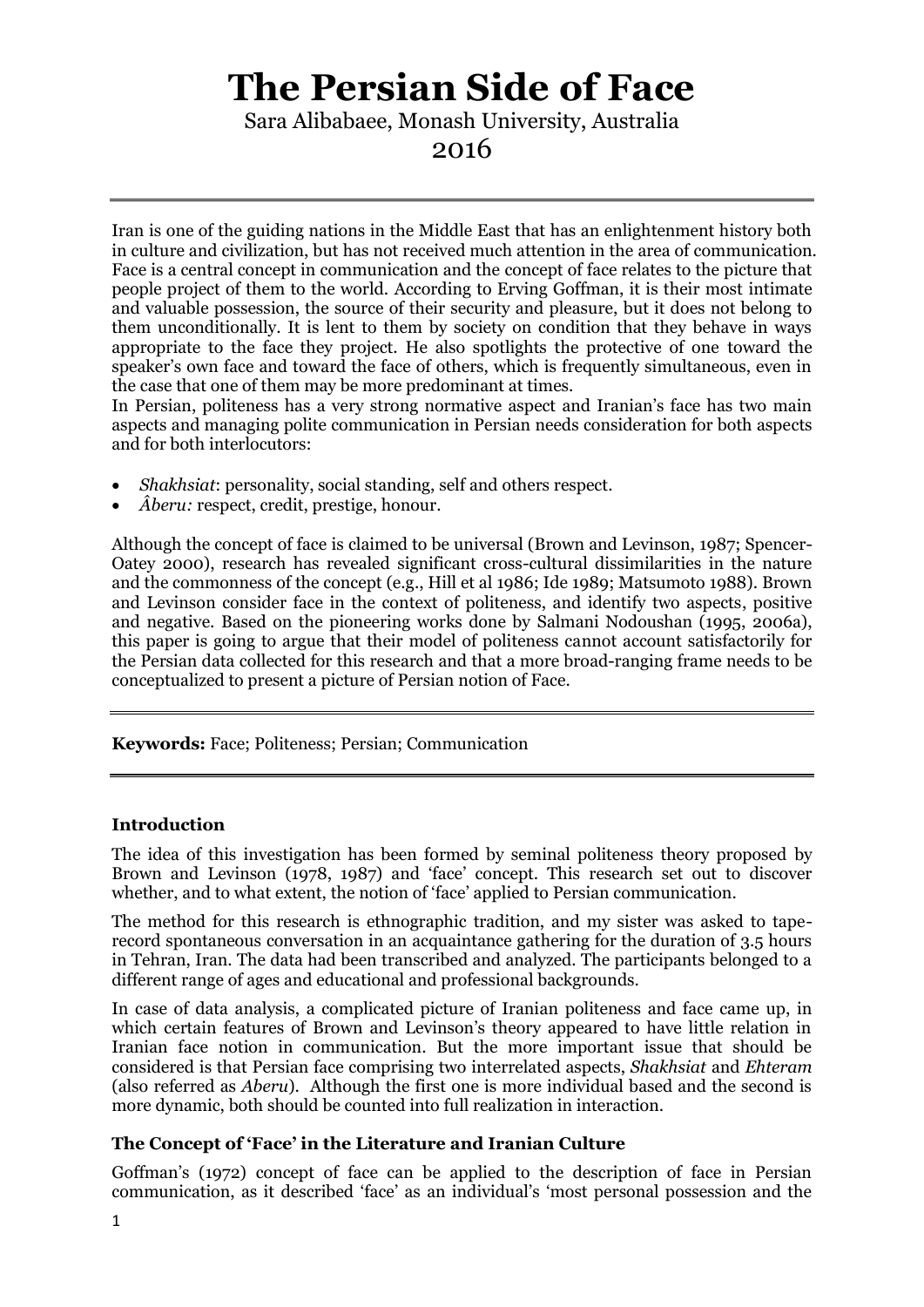center of his security and pleasure'. Although face belongs to the individual, it 'is only on loan to him from society; it will be taken away from him if he, through inappropriate behavior, shows he is unworthy of it (Goffman, 1972:322).

An individual's position in society places certain limitations on behavior, in order to manifest face, a person is expected to live up to their self-image, to show self-respect and not to carry out actions or take part in activities that are out of keeping with that self-image (Goffman, 1967:7). Such limitations in behavior stem from pride ('from duty to himself' Goffman, 1967:9) or honour and, in effect, render the individual his own 'jailer', albeit in a cell of his liking (Goffman, 1972: 9-10). In the same way that an individual is concerned with his or her own face, s/he is also expected to show consideration for others' faces and to work towards upholding their faces because s/he identifies emotionally with them and their feelings (Goffman, 1972: 9-10).

Brown and Levinson's (1978, 1987) seminal politeness theory turning to Goffman's ideas, defined as 'the public self-image that every member wants to claim for himself'. On the basis of this universal theory, face consists of two aspects, negative and positive face, defined respectively as a model person's 'want to have his freedom of action unhindered and his attention unimpeded,' (Brown and Levinson, 1987:129) and '[his] perennial desire that wants (or the actions/ acquisitions/values resulting from them) should be thought of as desirable' (Brown and Levinson, 1987:101). In polite communication, strategies applied to redress interlocutor's negative or positive threatens face.

Although Goffman was not concerned with politeness, his 1959 work introduced the concept of face, which became the basis of Brown and Levinson (1978, 1987) most influential and comprehensive theory of politeness. Goffman conceptualized 'face' as a person's 'most personal possession and the center of his security and pleasure', which, however, 'is only loan to him from society' and 'it will withdrawn unless he conducts himself in a way that is worthy of it' (Goffman, 1972:322).

Similar to Goffman's pride and honour, Persian face consists of two sides: *Shakhsiat* ('personality', 'character', 'self-respect', 'social standing') and *Ehteram* ('respect', 'esteem', 'dignity'). It was argued by Koutlaki (2009) that *Shakhsiat,* despite some differences, is similar to Brown and Levinson's notion of positive face. The main difference is that Brown and Levinson's notion of positive face refers to an individual's want to be desired, respected and liked, and his want shared by others; in other words, it is rooted in the individual (Koutlaki, 2009). Conversely, the Iranian concept does not detach of the group and pick up the real meaning in connection with it. However, it is worthy to mention that *Ehteram* is almost ever-present in Iranian interaction and it is often, although not always, dependent upon a person's *Shakhsiat.* In other words, a speaker addressing an interlocutor of a high social position or educational background (high perceived *Shakhsiat* ) will show a high degree of *Ehteram* too. Though, this does not mean that a person of a lower social standing will not receive *Ehteram.* Koutlaki (2009), postulate that *Ehteram* is one of the primary inspirations behind polite behavior in Persian.

Face can be threatened, lost or enhanced in interaction and, following on from Goffman's description of face, every rational person is interested in maintaining or enhancing an interlocutor's face in order to have his face similarly maintained or enhanced and the greater the risk of face loss involved, the higher numbered strategy will be chosen by a speaker. Facethreatening acts (FTAs), acts that inherently damage the face of the addressee or the speaker by acting in opposition to the wants and desire of the other, are at times inevitable based on the terms of conversation.

#### **Negative face-threatening acts**

When negative face is threatened, freedom of choice and action are impeded. For example an act that affirms or denies a future act of the hearer creates pressure on the hearer to either perform or not perform the act. Examples: orders, requests, suggestions, advice, reminding, threats, or warnings. Or those acts that expresses the speaker's sentiments of the hearer or the hearer's belongings. Instances: compliments, expressions of envy or admiration, or expression of strong negative emotion toward the hearer (hatred, anger, lust). Offers and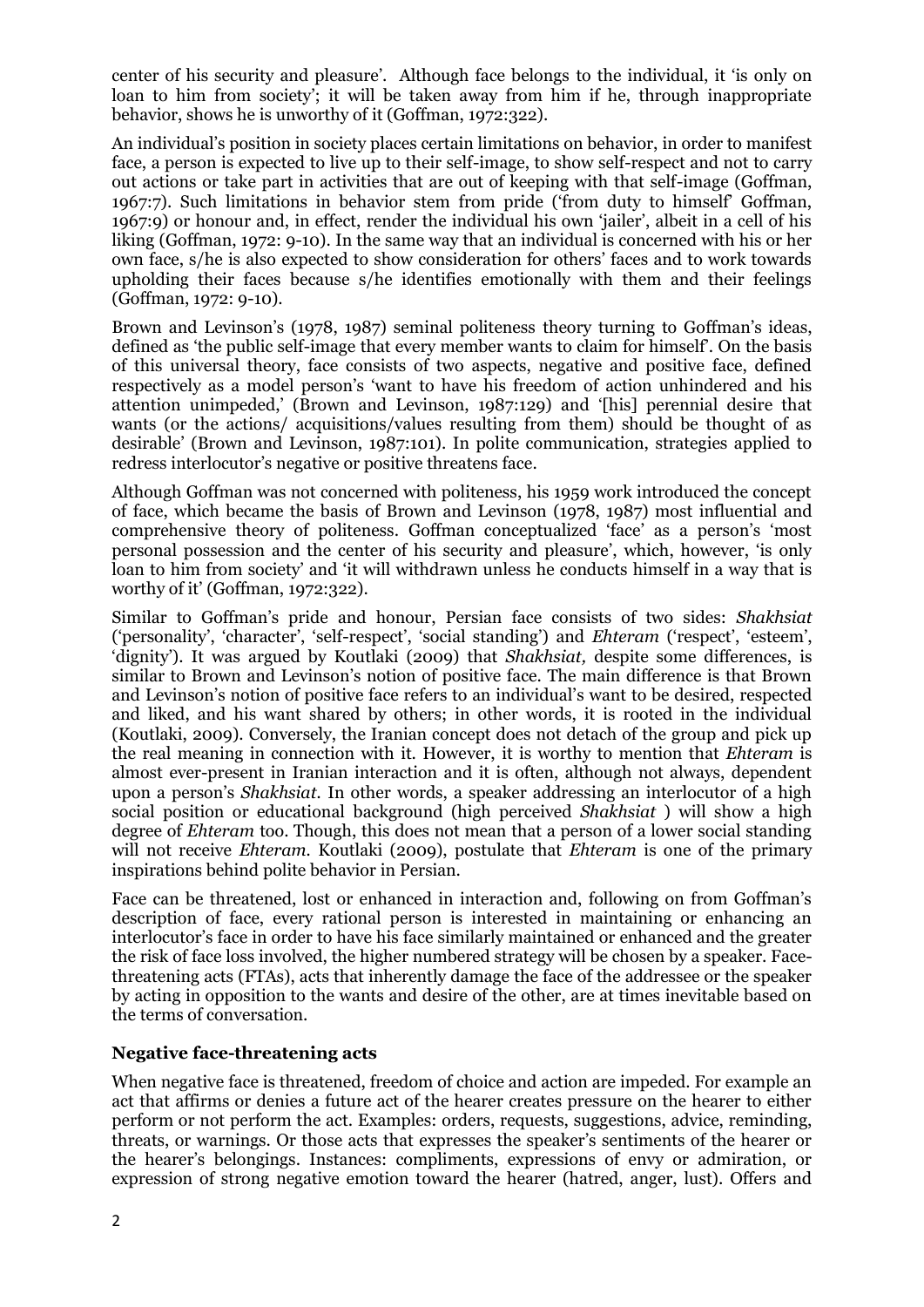promises can also be FTAs if the pressure has been put on the hearer to accept or reject the act and possibly incur a debt.

### **Positive face-threatening acts**

Positive face is threatened when the speaker or hearer does not care about their interactor's feelings, wants, or does not act what the other wants, positive face threatening can also cause damage to the speaker or hearer. When an individual is forced to separate from others so that their well being is treated less importantly, positive face is threatened. For example, an act that expresses the speaker's negative assessment of the hearer's positive faces or an element of his/her positive face. The speaker can display this disapproval in two ways. The first approach is for the speaker to directly or indirectly indicate that dislikes some aspects of the hearer's possessions, desires, or personal attributes. The second approach is for the speaker to express disapproval by stating or implying that the hearer is wrong, irrational, or misguided. Examples: expression of disapproval (e.g. insults, accusations, complaints), contradiction, disagreements, or challenges. Those acts that expresses the speaker's indifference toward the addressee's positive face. The addressee might be embarrassed for or fear the speaker. Examples: excessively emotional expressions or the speaker indicates that he does not have the same values or fears as the hearer: disrespect, mention of topics which are inappropriate or in the context. Belittling or boasting when the speaker indicates that he is willing to disregard the emotional well being of the hearer.

The speaker increases the possibility that a face-threatening act will occur. This situation is created when a topic is brought up by the speaker that is a sensitive societal subject. For example, topics that relate to politics, race, religion. The speaker indicates that he is indifferent to the positive face wants of the hearer. This is most often expressed in obvious non-cooperative behavior. Instance: interrupting, non-sequiturs.

FTAs can be either accidentally or intentionally: the speaker misidentifies the hearer in an offensive or embarrassing way. Generally, this refers to the misuse of the address terms in relation to status, gender, or age. Example: addressing a young woman as "ma'am" instead of "miss".

In polite communication, every act that potentially threatens face is usually accompanied by strategies directed at redressing interlocutor's negative or positive face. After several criticisms made by researches of different cultures (de Kadt 1998; Hill et al., 1986; Ide, 1989; Koutlaki, 1997; 2002, Mao, 1994; Matsumoto, 1988; 1989; Nwoye, 1992), at the notion of negative face, ongoing thoughts favour the revising and reconsidering of Goffman's concept of face (Bargiela-Chiappini, 2003), which, being dependent on others, 'is only realized in social interaction' (Watts, 2003: 107) and is therefore mutually constructed (de Kadt, 1998: 176) or co-constituted (Arundal, 2006: 196) rather than being rooted in the individual, as Brown and Levinson postulate.

#### **Data description and analysis**

The approach applied for this study, ethnography approach, initially employed by researchers of anthropology, which means direct observation of linguistic practices of a community without any intervention on the part of the researcher. Ethnographic approach adopted through recording of naturally-occurring conversations in an acquainted family gathering in Tehran. The speakers represented different range of backgrounds and ages.

In this study, I was not present in the gathering, where the participants being aware they had been recorded on their normal interactions. The focus of this study has not been gender or age differences in politeness patterns, but in some examples some information relating to the interlocutors gender and age has been supplied, so the reader can have a clear picture in the mind. Analyzing the conversations, have led into the description of the notion of *Taroof,*  some issues of social values in Iranian community, the perception of face and politeness system, and the analysis of the components of Persian face.

#### **Taroof**

The pioneering researcher who studied taroof in Persian was Salmani Nodoushan (1995, 2006a), who distinguished between ostensible invitation, insincere invitations or Taroof, and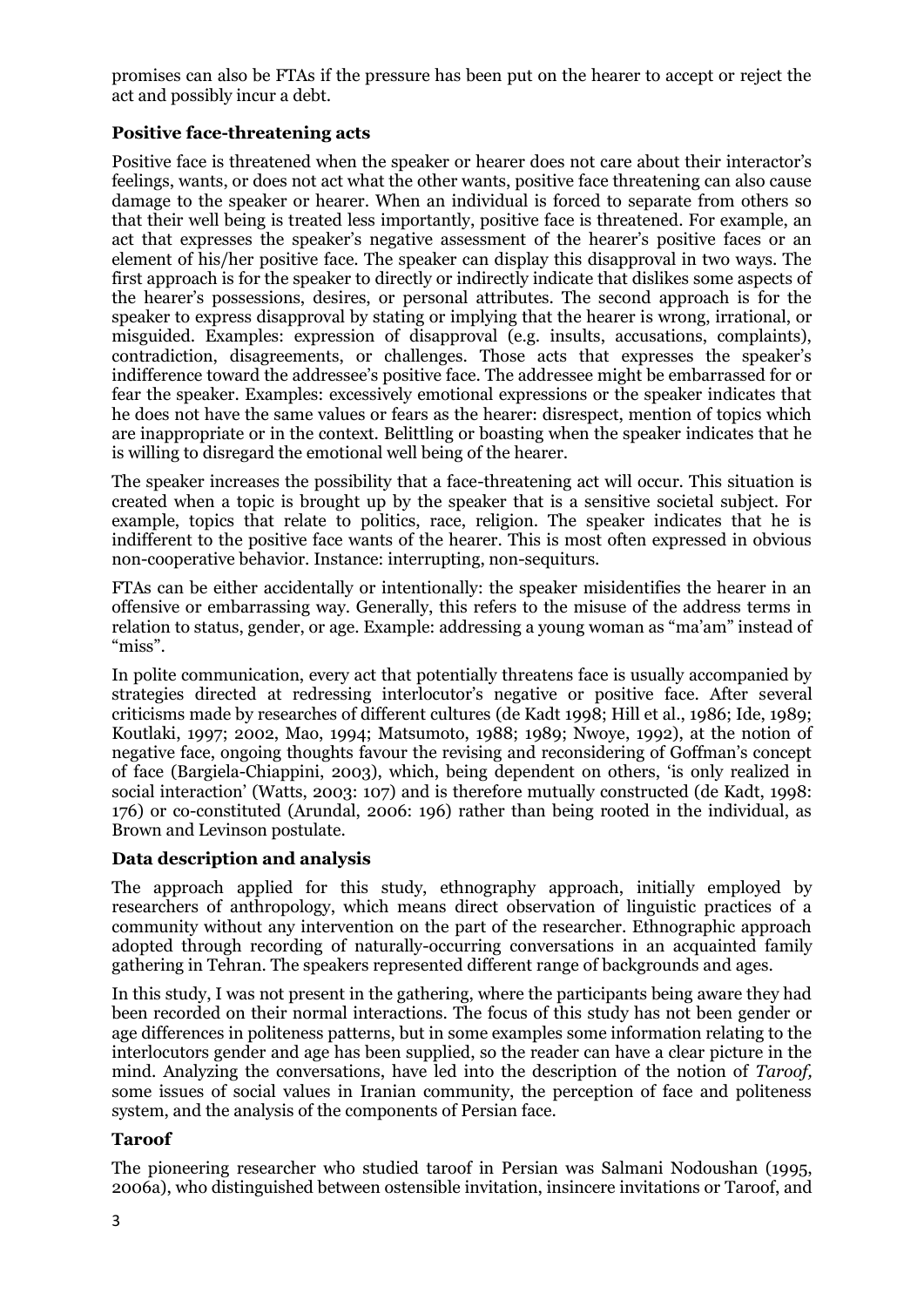sincere invitations. This enabled him to conduct a good number of studies in other areas of Persian communication including Greetings (Salmani Nodoushan 2006b), complaints (Salmani Nodoushan 2007a,b, 2008a), requests (Salmani Nodoushan 2007c, Salmani Nodoushan & Allami 2011), genre analysis (Salmani Nodoushan 2011, Bhatia & Salmani Nodoushan 2015), death rites (Salmani Nodoushan 2013a, 2016), reported speech (Capone & Salmani Nodoushan 2014, Salmani Nodoushan, 2015), and refusals (2016b)—(See also Salmani Nodoushan 2007c, 2008b, 2012, 2013b, 2014a,b,c, 2015b).

Several other authors have noted the importance of the notion of *Taroof* in Persian, as an applicable communicative strategy (Koutlaki, 2002; Hodge, 1957; Hillmann, 1981; Asdjodi, 2001; Assadi, 1980; Eslami Rasekh, 2005). *Taroof* can be regarded as a cultural schema that forms a large part of everyday social interactions in Persian. "Its realization in conversations may be in the form of 'ostensible' invitations, repeated rejection of offers, insisting on making offers, hesitation in making requests, giving frequent compliments, hesitation in making complaints, etc. (Sharifian, 2011)". Even in a single conversation, all the parties may use of a combination of these realizations in different degrees, although it can be not a genuine communicative act. That is why speakers constantly ask each other not to engage in *Taroof.* The following extract is from the tap-recorded data from an acquainted gathering in Tehran, Iran, (note: H stands for host and G stands for guest):

- H: *Az in salad ham befarmayin.* From this salad eat:polite.form 'Please test this salad as well.'
- G: *Mamnoon sarf shodeh.* Thanks I have.had 'Thanks, I have had some.'
- H: *To ro khoda befarmayin,ghabel-e shoma ra nadareh.* For God's eat:polite.form , worthy-of you it.is.not 'For God's sake have some. They are not worthy of you.'
- G: *Sahebesh ghabel-e, dast-e-toon dard nakoneh.* The.owner worthy-is, hand-of-your pain doesn't 'You are worthy, thanks.'
- H: *Shoma k chizi nakhordin, befarmayin, namk nadareh.* You nothing eat, eat:polite.form, salt doesn't have 'You eat nothing, please have some, it has no salt'.
- G: *Taroof nemikonam, kheyli khordam.* Taroof don't-I, eat a lot-I 'I don't do Taroof, I eat a lot'.
- H: *Ye ghashogh be oonjaha nemikhoreh.* One spoon is not too much 'One more spoon wouldn't be that much.'
- G: *Chashm, dast-e-toon o kootah nemikonam.* Ok hand-of-your markershort will-not-I 'Ok, I won't turn down your offer.'

Sharifian (2011), explained the general aim of the cultural schema of *Taroof* as "to create a form of social space for speakers to exercise face work and also to provide communicative tools to negotiate and lubricate social relationships". Besides, the interlocutors have chance to construct certain identities and social image, for example as a welcoming, helpful or openhanded and sociable.

Various labels had been used to describe *Taroof* concept in English, "including 'communicative routine' (Koutlaki, 2002: 1741), 'ritual courtesy' (Beeman, 1986:56), 'ritual politeness' (Koutlaki, 2002:1740), and 'polite verbal wrestling (Rafiee, 1992:96), cited in Sharifian, 2011: 145.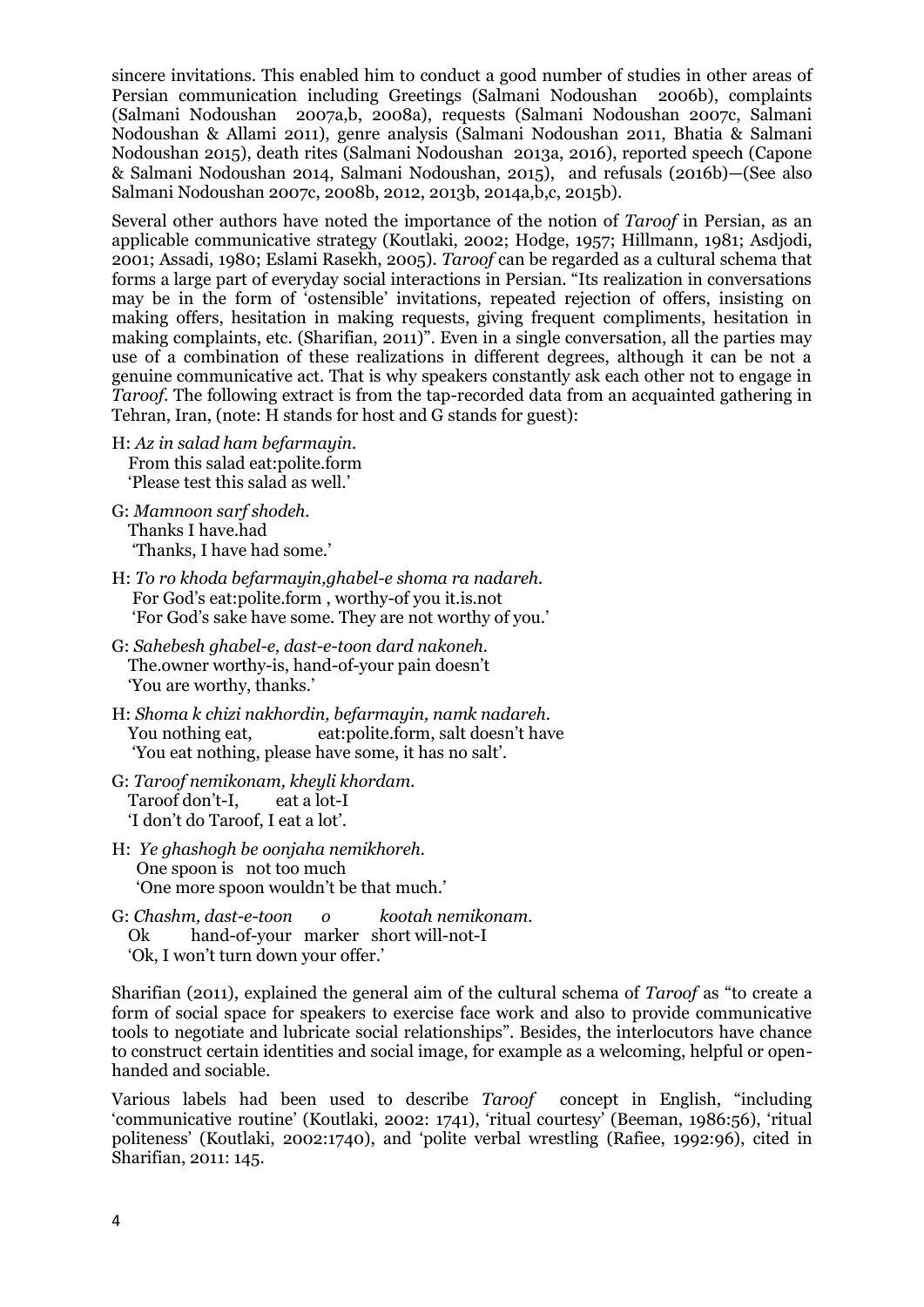*Taroof* is closely tied to the concept of *Shakhsiat*, which has been translated into English as 'character', 'personality', 'pride'. Koutlaki (2002:1742) defined *Shakhsiat* as "a complex concept which could be rendered as 'personality', 'character', 'honour', 'self-respect', 'social standing'''. She relates *Shakhsiat* to politeness and believes who observe politeness is considered to have *Shakhsiat.* It is also depending on variables such as family background, level of education, social status, financial level, etc. *Shakhsiat* ties to *Taroof* in the sense that applying *Taroof* as an appropriate communicative strategy is an indication of heightened *Shakhsiat.* Unlike *Aberu,* which, is conceptualized as a social image and status of person and/or family and friends/ social norms/ relationship and networks, *Shakhsiat* is constructed as a result of individual endeavor at constructing socially acceptable image of person in the eyes of others. By exercising appropriate communicative strategy, *Taroof,* one can gain *Shakhsiat* and by not applying it correctly, one can lose it. So, *Shakhsiat* is a dynamic concept.

Koutlaki (2002) quoted that giving *Shakhsiat "*to an addressee has to do with society's injunctions about paying face, and also with group face wants." As it is recognized by her, *Shakhsiat* is something that a speaker can give or get from the addressee. Following is an excerpt from the leave-taking conversation in the mentioned gathering, in which the interlocutors tried to keep up their own *Shakhsiat* by also maintaining the other interlocutor's *Shakhsiat* too.

- G: *Bebakhshid zahmat dadim.* Forgive trouble gave-we 'Sorry for giving you a trouble'.
- H: *In che harfiyeh, Khahesh mikonam, inja manzele khodetone.* What statement, please, here house yours-is 'Do not mention it. Please, it is your house.
- G: *Merci babate zahamat-I ke baray sargarmi bache-ha keshid-id.* Thanks for troubles-the that for entertainment kids went.through-you 'Thanks, for entertaining the kids'. *Ham-e ja ro ham be ham rikhtan, jamojuram nakardim.* Everywhere mess up-they, tidy-up-too not did 'They did mess everywhere, I didn't even help you tidy up'.
- H: *Ey baba, bache-an dg, bebakhshin age bad gozasht.*  Oh, kids they-are, you forgive if bad passed 'Oh, no problem. They are just little kids. I am sorry if you had a bad time'. *Az kadoye ghashangeton ham kheyli mamnoon.* From present nice-of-you very thanks 'Thank you for your lovely present'.
- G: *khahesh mikonam, in ghabeli nadare, khahesh mikonam.* Request I-do, this worth not, has request I-do 'You are welcome, it was nothing really, you are welcome'.
- H: *Zahmat keshidin.* Trouble you took 'Thank you for coming'.
- G: *Zahmat dadim, Shoma ham tashrif biarin.* Trouble we-gave, you anyway honor you bring 'Sorry for the trouble, but you will also come'.
- H: *bashe, enshallah.* Let-it-be, God willing 'Okay, hopefully'.
- G: *Khob dg, Khoda hafex.* Well, God protector 'Well, bye then'.
- H: *B-e salamat, khosh omodin.*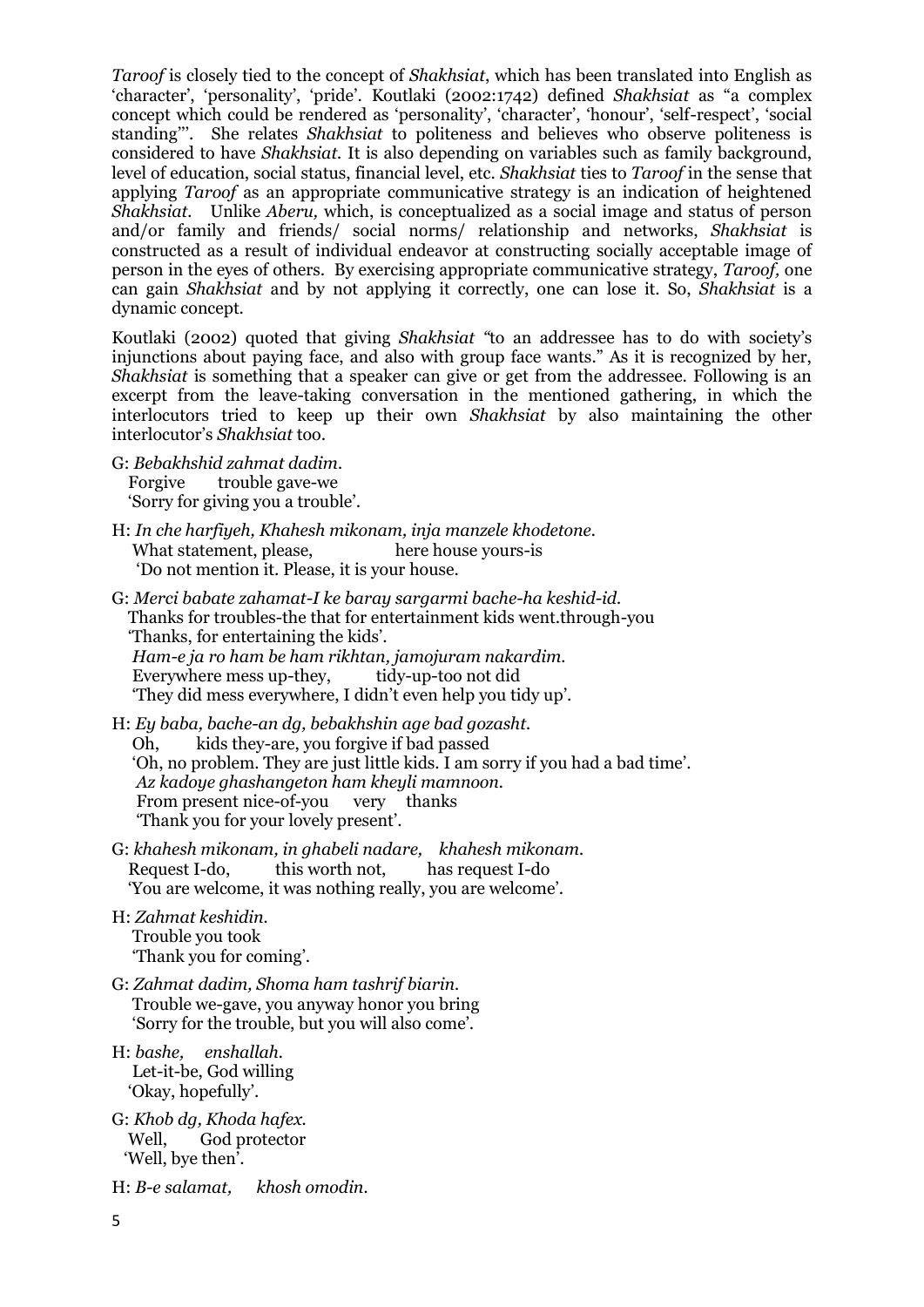In good health, well come-you 'Goodbye, you are welcome'.

Very many apologies developed by the host and the guests in utterances, which set up a complex facework sequence. Guests expanded superficial apologies for the trouble they have given for their visit. The hosts also expressed nominally apologies for the bad time the guests have spent with them. The net result of this compounded interaction is that all participants tried to pay face both to the other interlocutors and themselves at the same time.

Other various politeness strategies applied simultaneously by Persian interactors to develop and keep face. The example provides from the extract of the taped- conversation, when the hostess asked the guests to join for the dinner:

H: *Befarma-id sar-e miz ta az dahan nayoftadeh,* 

 Please-you to the table since it mouth not-fall 'Please start, since it does not become cold,' *Albatte be ghazaha-ye Nasim joon k nemireses.* **Surely** at foods Nasim dear does-not reach. 'Surely this is not as good as dear Nasim's cooking'.

G: *Ekhtiar darid, ma-ro sharmandeh mikonid.* Freedom have-you, us embarrass do-you 'You are free to say anything you like, but what you say embarrasses me'.

H utterances can be regarded both as praise and a practice of apology because she presents the guest's cooking as superior to hers and exhibit her humility. The motive behind this utterance is to raise the guest in deference and expecting the enhancement of both (the guest and her own) faces. Consequently, the guest's response reflects the host satisfaction in function.

In Persian, even though a speaker humbles himself by elevating an interlocutor, he does not expect the interlocutor to confirm the compliment. In this occasion the same occurs on behalf of the interlocutor: he also elevating the speaker by humbling his self.

A very usual response to such a compliment is *ekhtiar darid* which means "you are free to say anything you like, (but the compliment is not true)". The interesting point is that Iranians characterize a speaker haughty and impolite if he accept a compliment and says thanks!

### **Implications and conclusion**

The present work tried to illustrate important triads of Persian facework. The Persian face is realized and worked out through verbal behaviors, which had been taped-recorded in an acquaintance gathering in Tehran, Iran. The discussion is based on Brown and Levinson's (1978, 1987) theory due to the fact that it is the most complete account of politeness theory, which, unlike previous theories, it also recognizes politeness as intrinsically related to 'face'. which defined as 'the public self-image that every member wants to claim for himself' (1987:61).

As cited in Koutlaki (1997), the fact that politeness is closely linked with face considerations has been confirmed by research on many cultures like Chinese (Gu, 1990, Chen 1993, Mao, 1994), Japanese (Matsumoto, 1988, 1989,1989, Ide, 1989, Hill et al, 1986), Greek ( Sifianou, 197, 1992, 1993) and Igbo of Nigeria (Nwoye, 1992). Brown and Levinson's 'face' construction is deeply generated in an individual's desires, while Persian face (*Shakhsiat)*  does not only rooted in one's individual positive or negative face wants. Persian face recognized as "collectivist" by Koutlaki (1997), since it underpins all social relationship and communication among speakers. So, it also includes group face wants, which can be maintained, enhanced or lost through adherence to agreed social conventions.

As it has been shown in extracts, in Persian, some speech acts which have been characterized as Face Threatening Acts (FATs) by Brown and Levinson function as Face Enhancing Acts. According to Brown and Levinson acts like offers, compliments, expression of thanks, unwilling offers, and apologies threaten the addressee's or speaker's face. But it is not the case in Persian. These acts are used to maintain interactants' and their extended group's face.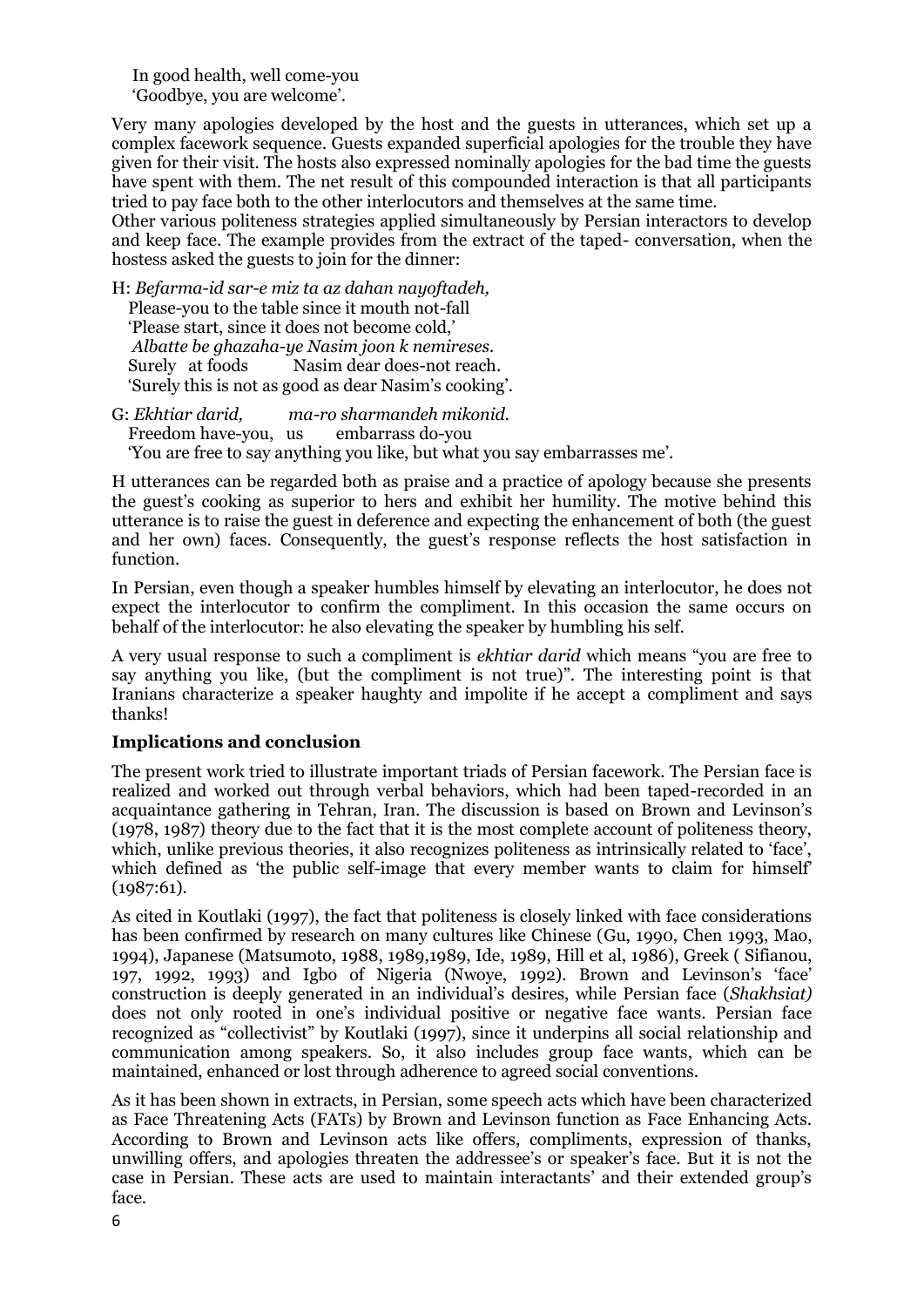One of the most important verbal ritual politenesses in Persian is *Taroof,* which has been examined in this paper, attend to a speaker's face, his family and group's face, and also very importantly, to an addressee's and his family/group's face simultaneously. That's why the discussion of Iranian face is corresponds to Goffman's (1967) views, in which he described face as two-sided. As it has been shown in the extracts, the Persian participants in the conversations operated with consideration towards their own face and at the same time other's face. So, as an individual tries to maintain his face, he is also aware that he is expected to try to preserve other's faces. The other side of the face based on Goffman's (1967) conceptualization of face is related to a person's face that is on loan to him from society: "the positive social value a person effectively claims for himself by the line others assume he has taken during a particular contact". Iranian society is a collectivist society. So, it is rational to accept the fact that the individual cannot hold on to his face and others without adhering to social norms and avoiding blame worthy behaviors. Thus, Persian native speakers experience politeness by adhering to social conventions and attending to both an individual's and group face wants. Positive and negative face wants are not beginning and end of Persian face. Rather it established by conformity to the social norms and correct socialization.

#### **References**

- Allan, K., & Salmani Nodoushan, M. A. (2015). Pragmatics: The state of the art (An online interview with Keith Allan). *International Journal of Language Studies, 9*(3), 147-154.
- Arundal, R. B. (2006). *Face as relational and interactional: a communication framework for research on face, facework, and politeness.* Journal of Politness Research 2: 193- 216.
- Asdjodi, M. (2001). *A comparison between Taroof in Persian and Limao in chinese.*  International Journal of the Sociology of Language 148(1), 71-92.
- Assadi, R. (1980). *Deference: Persian style.* Anthropological Linguistics, 22,221-224.
- Beeman, W. O. (1976). *Status, style and strategy in Iranian interaction.* Anthropological Longuistics, 18, 305-322.
- Bhatia, V. K., & Salmani Nodoushan, M. A. (2015). Genre analysis: The state of the art (An online interview with Vijay Kumar Bhatia). *International Journal of Language Studies, 9*(2), 121-130.
- Brown, P. Levinson, S. C. (1978). *Universals in language usage: politeness phenomena.* In E. N. Goody (ed.). *Questions and Politeness. Strategies in social Interaction 56-310.*  Cambridge: Cambridge University Press. (Reissued 1987 with corrections, ne introduction and new bibliography).
- Capone, A., & Salmani Nodoushan, M. A. (2014). On indirect reports and language games: Evidence from Persian. *Rivista Italiana di Filosofia del Linguaggio, 8*(2), 26-42. (DOI 10.4396/20141206)
- Chen, R. (1993). *Responding to compliments:* A contrastive study of politeness strategies between American English and Chinese speakers. Journal of Pragmatics 20, 49-75.
- de Kadt, E. (1998). *The concept of face and its applicability to the Zulu language.* Journal of Pragmatics 29: 173-191.
- Eslami Rasekh, Z. (2005). *Invitation in Persian and English: Ostensible or genuine?*  Inetrcultural Pragmatics, 2(4), 453-480.
- Goffman, E. (1967). *Interactional ritual: Essays on face-to-face behavior.* New York: Doubleday.
- Goffman, E. (1972). *On face-work: an analysis of ritual elements in social interaction in Laver and Hutcheson (eds),* 319-346.
- Gu, Y. (1990). *Politness phenomena in Modern Chinese.* Journal of pragmatics 14(2): 237- 257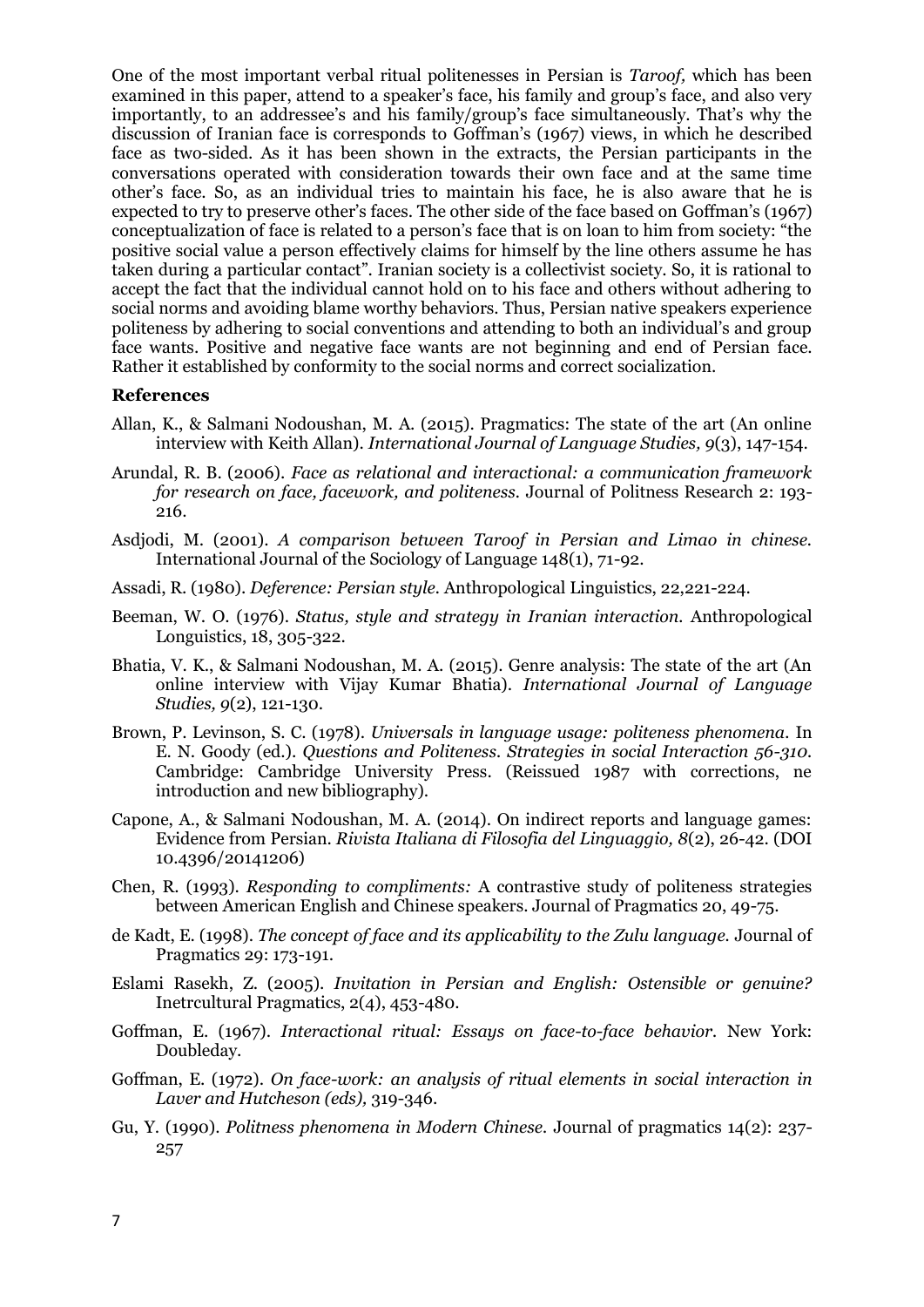- Hill, B. Ide, S. Ikuta, S. Kawasaki, A. Ogino, T. (1986). *Universals of Linguistic Politness: quantitative evidence from Japanese and American English.* Journal of Pragmatics 10: 347-371.
- Hillmann, M. C. (1981). *Language and social distinctions.* In M. Bonine & N. R. Keddie (Eds.), *Modern Iran: The Dialectics of Continuity and Change* (pp. 327-340). Albany: State University of New York Press.
- Hodge, C. (1957). *Some aspects of Persian style.* Language, 33, 355-369.
- Ide, S. (1989). *Formal forms and discernment: two neglected aspects of linguistic politeness.* Multilingual 8: 223-248.
- Koutlaki, S. A. (1997). *The Persian system of politeness and concept of face.* London: University of Wales.
- Koutlaki, S. A. (2002). *Offers and expressions of thanks as face enhancing acts: Taroof in Persian.* Journal of Pragmatics, 34(12), 1733-1756.
- Koutlaki, S. A. (2009). *Two sides of the same coin: how the notion of 'face' is encoded in Persian communication.* London.
- Mao, L.M.R. (1994). *Beyond politeness theory: 'Face' revisited and renewed.* Journal of Pragmatics 21: 451-486.
- Matsumoto, Y. (1988). *Reexamination of the universality of face: Politness phenomena in Japanese.* Journal of Pragmatics 12: 403-426
- Matsumoto, Y. (1989). *Politness and conversational universals-observations from Japanese.* Multilingua 8: 207-221.
- Nwoye, O. G. (1992). *Linguistic politeness and sociocultural variations of the notion of face.*  Journal of Pragmatics 18: 309-328.
- Rafiee, A. (1992). *Variables of communicative Incompetence in Performance of Iranian Learners of English and English Learners of Persian.* Unpublished PhD thesis, University of London.
- Salmani Nodoushan, M. A. (1995). *A Sociopragmatic-Comparative Study of Ostensible Invitations in English and Farsi*. Unpublished Master's Thesis, University of Isfahan, Iran.
- Salmani Nodoushan, M. A. (2006a). A sociopragmatic comparative study of ostensible invitations in English and Farsi. *Speech Communication, 48*(8), 903-912.
- Salmani Nodoushan, M. A. (2006b). Greetings forms in English and Persian: A sociopragmatic perspective. *International Journal of Language, Culture, and Society, 17*. online.
- Salmani Nodoushan, M. A. (2007a). Iranian complainees' use of conversational strategies: A politeness study. *Iranian Journal of Language Studies, 1*(1), 29-56.
- Salmani Nodoushan, M. A. (2007b). Conversational Strategies in Farsi Complaints: The Case of Iranian Complainers. *PhiN: Philologie Netz, 39*, 20-37.
- Salmani Nodoushan, M. A. (2007c). Politeness markers in Persian requestives. *The Linguistics Journal, 2*(1), 43-68.
- Salmani Nodoushan, M. A. (2008a). Conversational Strategies in Farsi Complaints: The Case of Iranian Complainees. *International Journal of Language Studies, 2*(2), 187-214.
- Salmani Nodoushan, M. A. (2008b). Persian requests: Redress of face through indirectness. *Iranian Journal of Language Studies, 2*(3), 257-280.
- Salmani Nodoushan, M. A. (2011). The place of genre analysis in international communication. *International Journal of Language Studies, 5*(1), 63-74.
- Salmani Nodoushan, M. A. (2012). Rethinking face and politeness. *International Journal of Language Studies, 6*(4), 119-140.